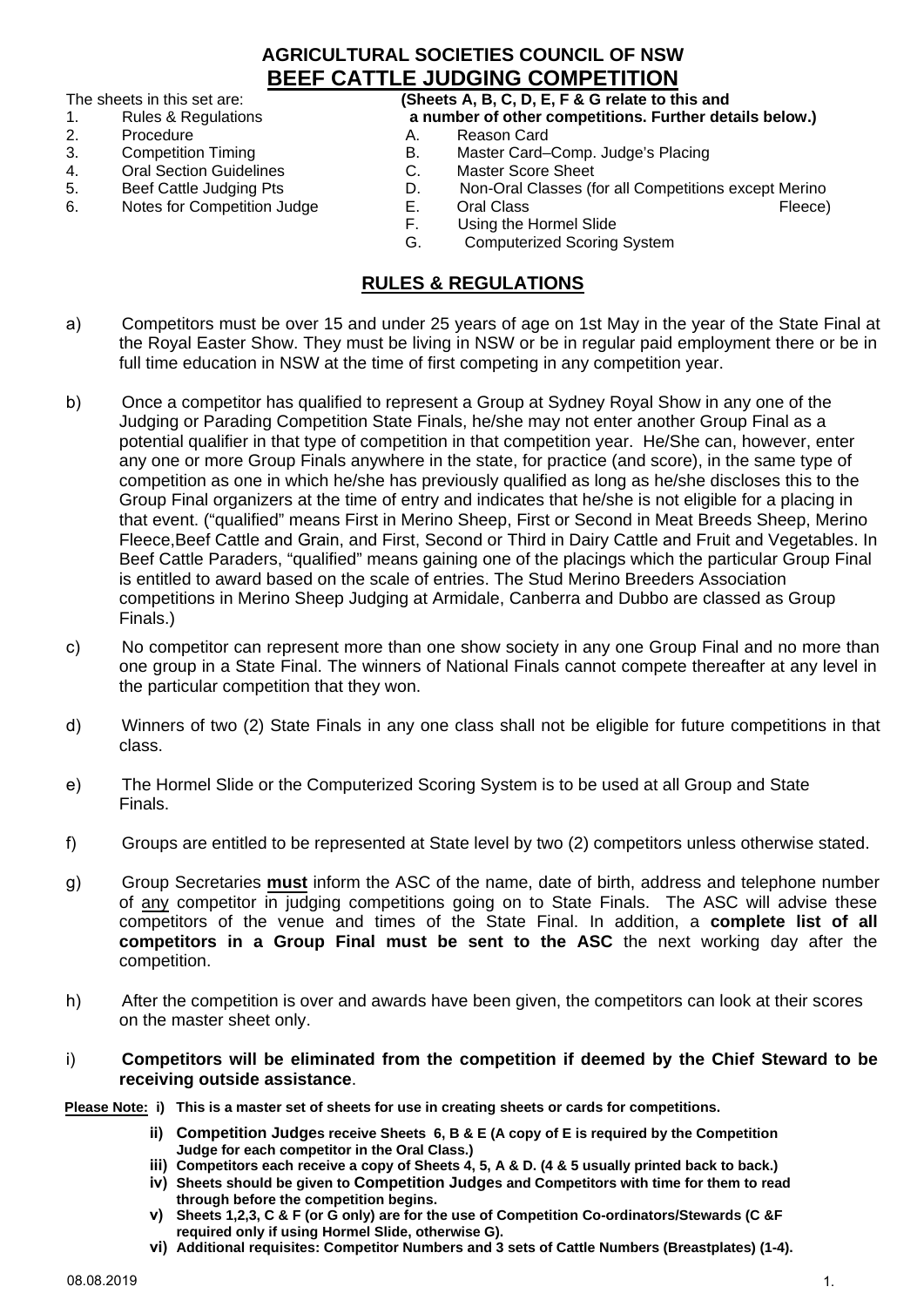## **BEEF CATTLE JUDGING COMPETITION**

## **A. PROCEDURE**

- 1 . Three classes of animals are judged by competitors, each class consisting of a different breed. If cattle available provide for only one or two classes, competition may still be conducted with appropriate adjustment to scoring.
- 2. Animals in each class must be identified by "breastplates" numbered  $1 4$ , (not A, B, C, D) with relevant age, weights and measurements on them (if available). This is essential when using the Hormel Computing Slide or the Computerized Scoring System.
- 3. The Competition Judge, in filling out his/her Master Card, is required to note a numerical difference between animals, as directed in instructions for the use of the Hormel Computing Slide and the Computerized Scoring System.
- 4. The oral class of 4 animals will be nominated by the Competition Judge before judging commences.
- 5. Non-oral judging will take place first. Competitors will be allowed eight minutes to judge the four animals in each class and to complete each Judging Card.
- 6. At the discretion of the RAS Judging Competitions Supervisor a minimum of the six top placed competitors in the non-oral judging will participate in the oral judging.
- 7. Each competitor in the oral class is allowed two minutes for ringcraft and speaking. If he/she finishes in less than this time, but has said all that was needed to support his/her case, he/she should not be penalised. On the other hand, once the two minutes has been reached, 1 mark per 10 seconds or part thereof will be deducted from the total score by the stewards. The Competition Judge will use the "Oral Class" card for scoring competitors in this section. During oral judging all competitors except one at a time should be taken out of hearing range of the judging ring.
- 8. The winner of the competition is worked out of a maximum of 200 points: 50 for the correct placement of animals in each of the three classes, and 50 for the oral class.
- 9. Competitors in the oral class are scored on their ringcraft, accuracy of observation, **their comparative statements**, speaking ability and general presentation and dress.
- 10. In the case of a dead heat the contestant with the highest points for non-oral judging will be declared the winner, or if there is still a dead heat the Competition Judge will have the final say.

#### **B. PARADING OF ANIMALS**

- 1 . Animals paraded 1, 2, 3, 4 in that order in a clockwise direction for two minutes.
- 2. Animals then lined up head to tail for two minutes.
- 3. Animals led around one more circuit for two minutes.
- 4. Animals lined up side by side for remaining two minutes.
- 5. Cards to be handed in at the end of eight minutes.

#### Maximum total time 8 minutes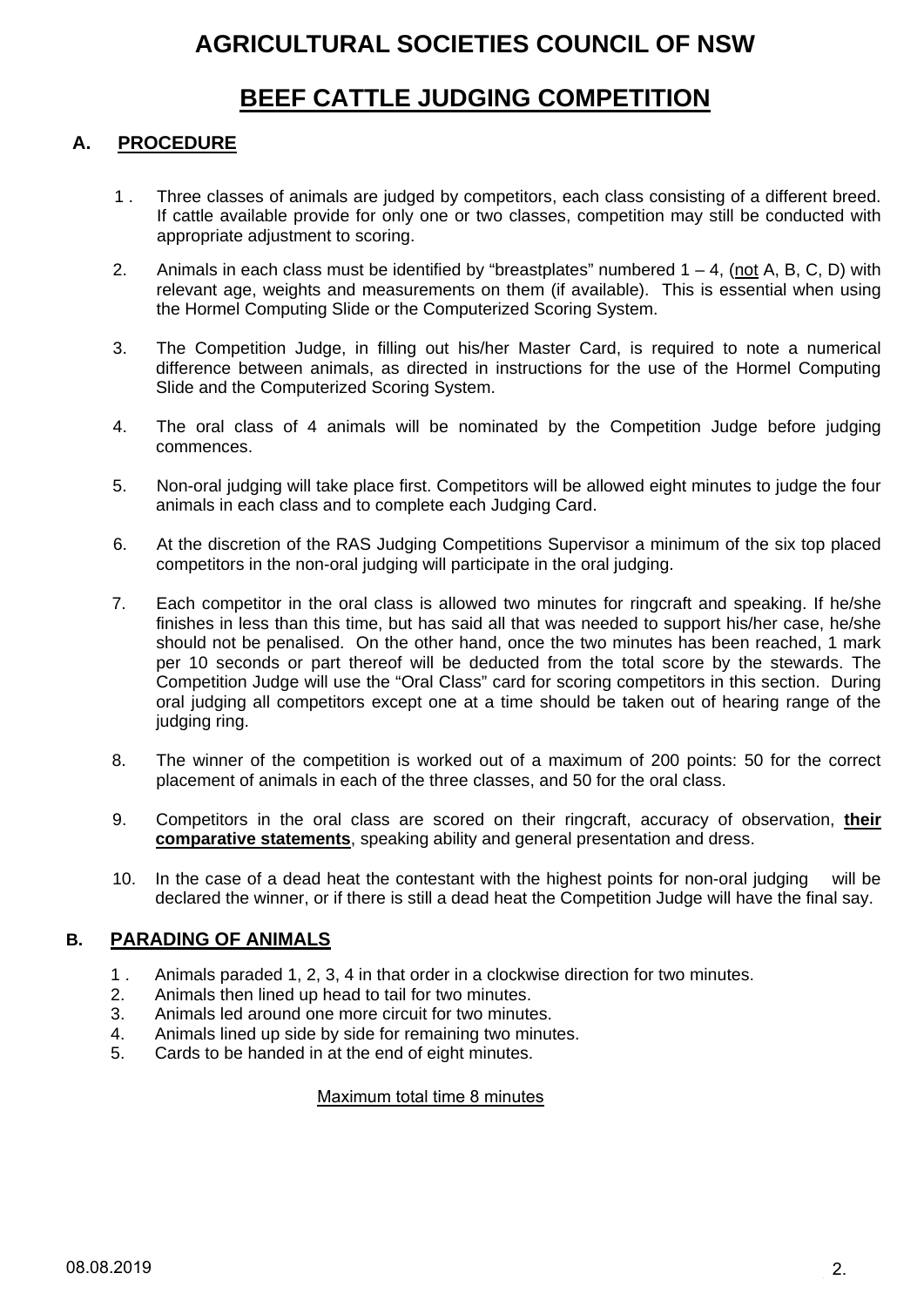# **BEEF CATTLE JUDGING COMPETITION**

#### **COMPETITION TIMING**

From the point of view of the competitors, the animals and the spectators, it is important that the whole competition be completed in approximately one hour. In the case of 3 classes of animals being used, the timing would be as follows:

| Judging 3 classes - 8 minutes each                                                                                                                                                                   | 24 mins |
|------------------------------------------------------------------------------------------------------------------------------------------------------------------------------------------------------|---------|
| Comments from Competition Judge on 2 non-oral – 3 minutes each                                                                                                                                       | 6 mins  |
| 6 Competitors' oral tests $-1$ minute for placings $+2$ minutes speaking<br>(During oral judging, all competitors except one at a time should be<br>taken out of hearing range of the judging ring). | 18 mins |
| Comments from competition judge on 3 <sup>rd</sup> class (Oral for competitors)                                                                                                                      | 3 mins  |
| Comments from Competition Judge on competitors oral presentations                                                                                                                                    | 6 mins  |
| Announcement and presentation of awards                                                                                                                                                              | 12 mins |
| <b>TOTAL TIME</b>                                                                                                                                                                                    | 69 mins |

In order to maintain the impetus of the competition, immediately the Competition Judge has completed his final comments, the competition results should be ready to be announced and the awards and presentations made.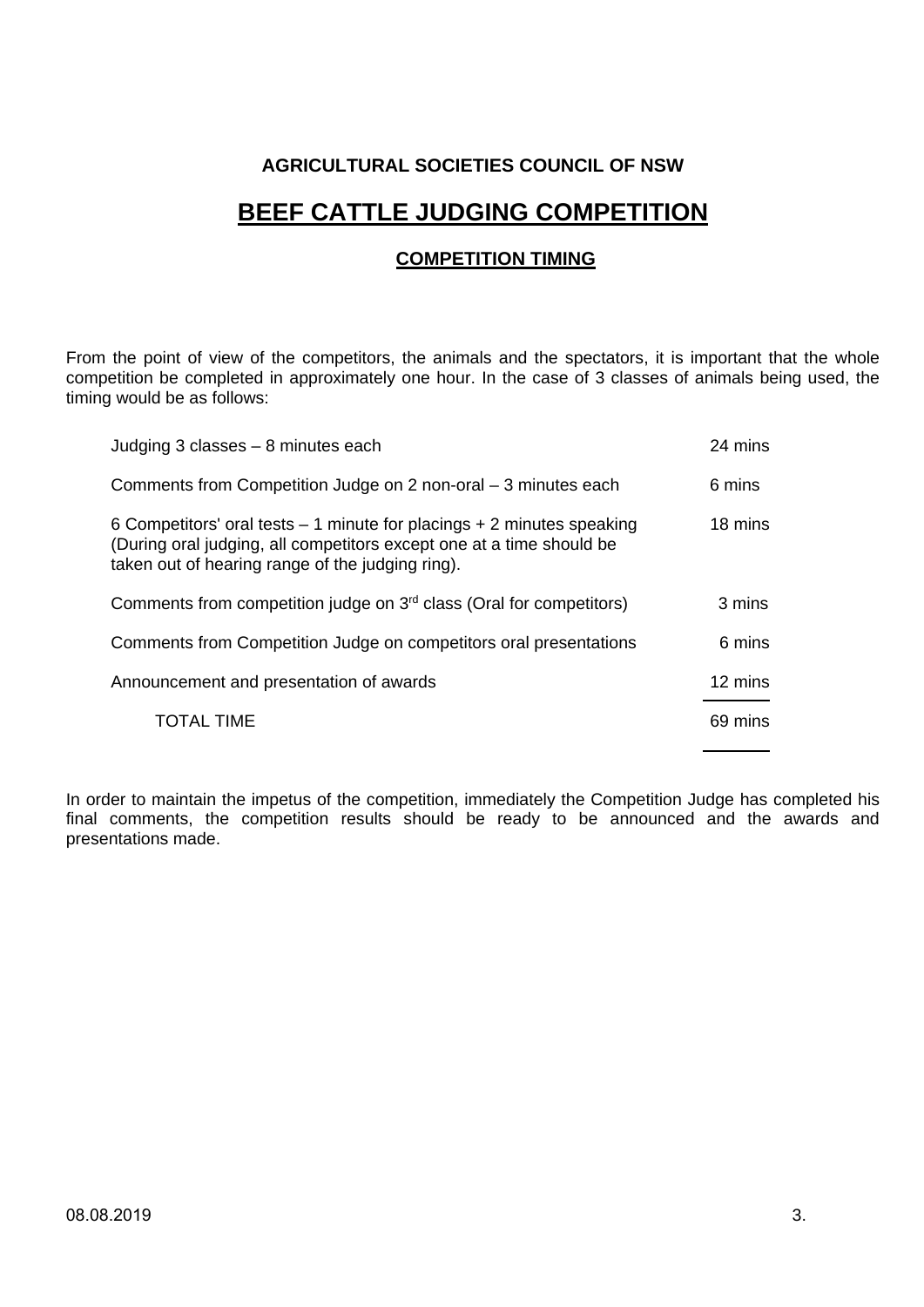# **BEEF CATTLE JUDGING COMPETITION**

#### **ORAL SECTION GUIDELINES**

Upon entering the ring for the Oral Presentation each competitor is to inform the Steward of their placings in the class to allow the Stewards to arrange the exhibits prior to the presentation.

You will then be allowed a maximum of two minutes to clearly express your views to the Competition Judge and spectators on why you placed the exhibits in a particular order.

Have your reasons organised and emphasise the most important points you wish to make.

The main objective when giving your reasons is to inform the judge that you saw and compared each animal in the class.

It is important that you make comparisons between animals rather than describe individual animals.

Commence your oral reasoning as follows:

"I placed this class 4, 1, 3, 2".

Give the most important reasons first and remember to use comparative terms. Where necessary you will then follow with:

"I grant (admit) that 1 is better than 4 in ........................... ".

This demonstrates to the judge the accuracy of your priorities. Mention major faults, if any.

Continue in similar manner by comparing and granting the middle pair and finally the bottom pair.

Remember: Be concise; Show conviction in your placings: Give important reasons first; Use comparative terms.

**DRESS** – Competitors must be neatly and suitably attired. Male competitors must wear a tie and female competitors must be attired to a similar standard (e.g. tie or scarf). Jackets are normally worn at State Finals. In Beef Cattle Judging, hats should be worn, and must be worn at Sydney Royal. Points will be deducted for poor presentation. Blue jeans are not normally worn for major competitions. Shorts and thongs are not permitted.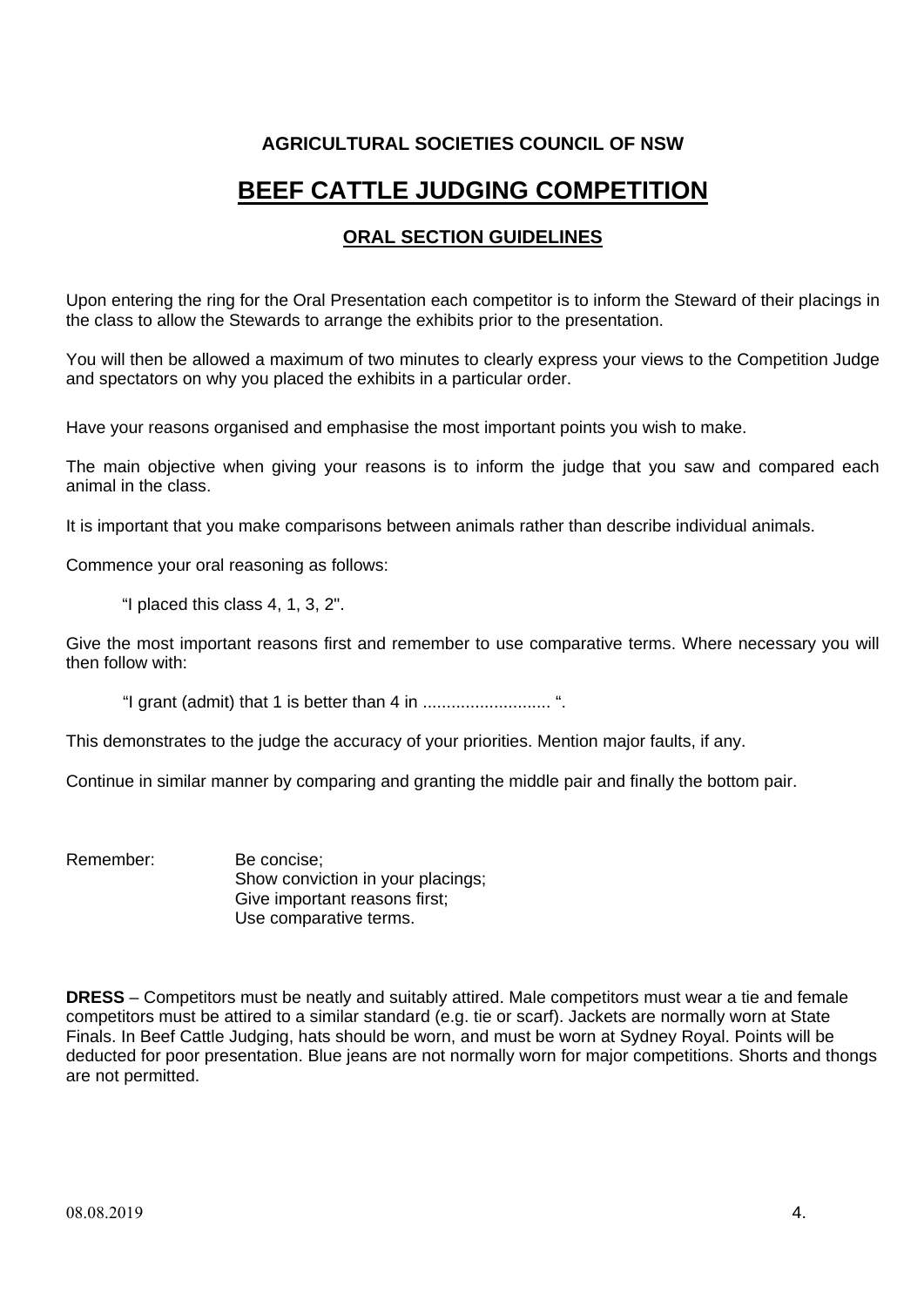#### BEEF CATTLE JUDGING COMPETITION



DESCRIPTIVE PARTS OF BEAST

 $08.08.2019$  5.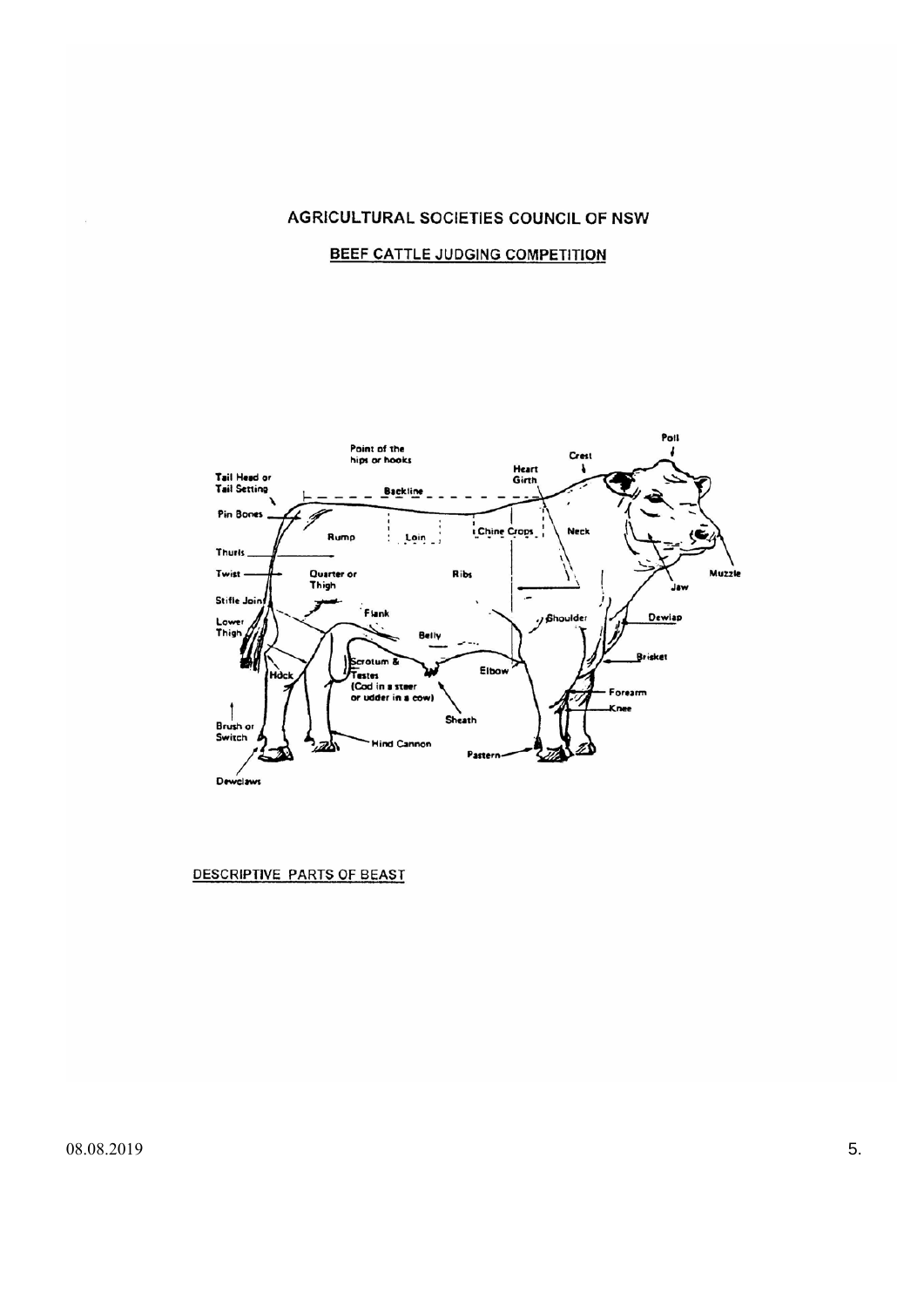#### **BEEF CATTLE JUDGING COMPETITION**

#### **NOTES FOR COMPETITION JUDGES**

In the selection of a class of animals for judging competitions, the aim should be to get a group of four upon whose placing experienced judges, after careful inspection and consideration, would be likely to agree. As a general rule these should be four bulls, four steers, four cows or four heifers. It is probably better if animals of similar age are selected for each class. Where animals of widely different ages have to be used, the ages should be given and it should be made clear to the competitors that each animal is to be judged on its present showing and not on what it has done or might do.

A suitable group might be made up of a fairly clear leader, a fairly obvious 'tail' and two others that present a more difficult choice. They will be judged against the standard of what is considered a good Beef type, rather than one that pays strict attention to specific breed points.

Prior to the competition the Competition Judge and the Judges Steward will select the animals to be judged - this can be done a day or two before the competition if required. On the day of the competition the Competition Judge will decide on the correct placing of the animals and his/her placings will be noted on the Master Card.

The Competition Judge, in filling out his/her Master Card, is required to note a numerical difference between animals, as directed in instructions for the use of the Computerise scoring program and the Hormel Computing Slide. This slide shows the degree of penalty as related to the degree of difference between placings, and the competitor is scored accordingly. This same degree of penalty is built into the Computerized Scoring System.

A competitor is in as good a position as is the Competition Judge to observe both the good points and the defects of the animals. But even if he/she does so, he/she may draw different conclusions because he/she does not give those good and bad points the same importance as does the Competition Judge. This difference of opinion will be reflected in the competitor's low score for placing and he/she should not be further penalised in the oral test if his/her observation has been accurate and the Competition Judge considers the reasoning to be logical. When assessing a competitor's oral performance, the Competition Judge should not seek to access the competitor's score for placing.

In the oral class the stewards will line up the animals in order for comment nominated by the competitor. Each competitor is then allowed a maximum of two minutes for stating his/her reasoning for the placings. After allocating points for each heading to a competitor in the oral section, the Competition Judge hands the score card immediately to the steward.

During the competition and at its conclusion the Competition Judge is asked to give his/her own reasons for the placing of the animals, preferably with the animals present. He/she should also make comment on the various oral reasons and speaking styles of the competitors.

In the interests of maintaining full spectator and competitor interest in the competition it is important that it be, as far as possible, confined to a time limit. Competition Judges are therefore asked to try and confine their comments to the times suggested in the "Competition Procedure".

**DRESS** – Competitors must be neatly and suitably attired. Male competitors must wear a tie and female competitors must be attired to a similar standard (e.g. tie or scarf). Jackets are normally worn at State Finals. In Beef Cattle Judging, hats should be worn, and must be worn at Sydney Royal. Points will be deducted for poor presentation. Blue jeans are not normally worn for major competitions. Shorts and thongs are not permitted.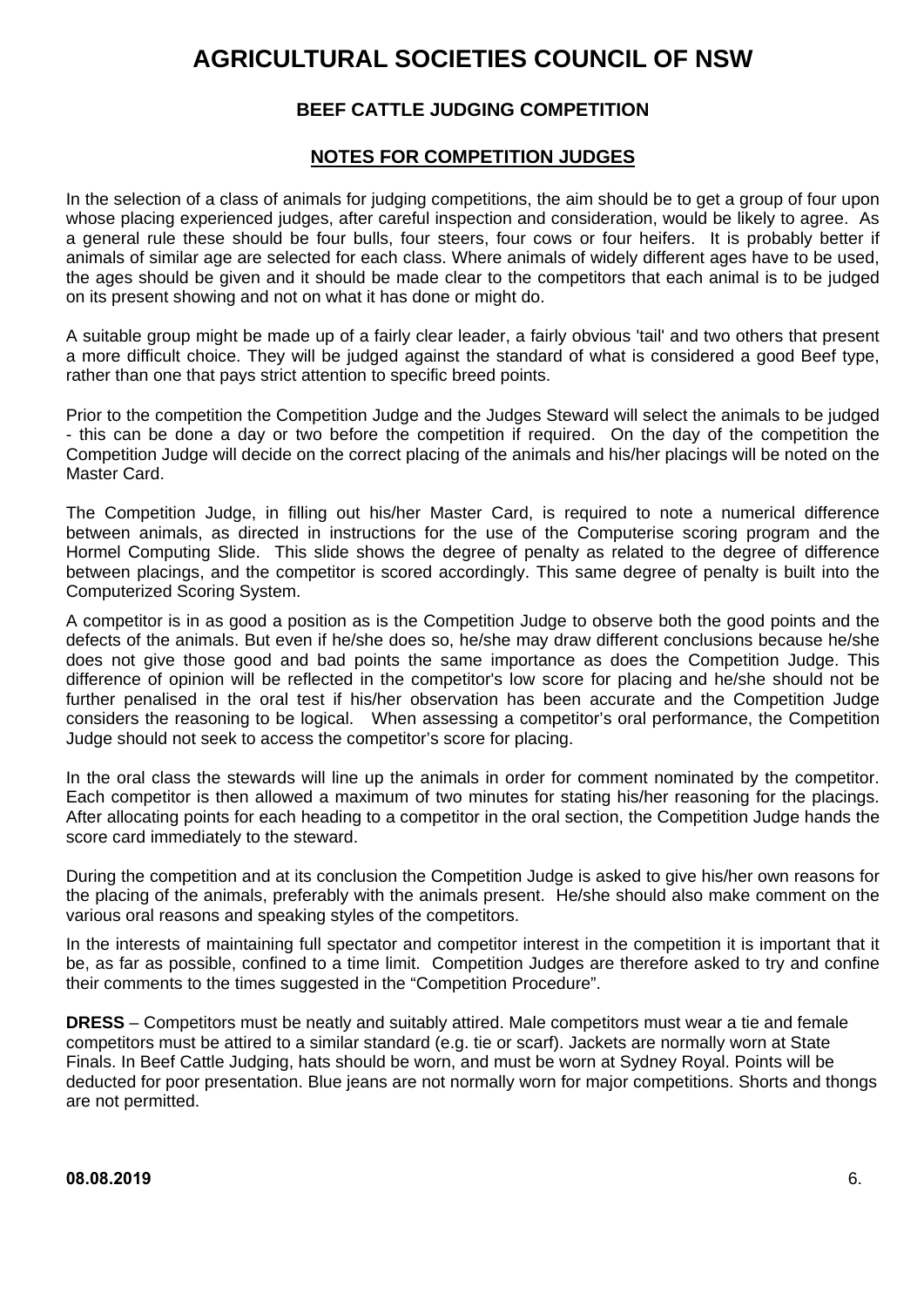## **REASON CARD FOR COMPETITOR'S NOTES (***NOT TO BE HANDED IN***)**

Breed: …………………………………………………………………………………

Placings: 1st …………… 2nd …………… 3rd …………… 4th ……………

\*Please remember when speaking to use comparative terms, e.g. stronger, more length, larger, etc.

#### 1st PLACE NO: ………. Why you placed 1st (Strengths):

2nd PLACE No: ………. Good Points: example a set of the placed below 1<sup>st</sup> because: Placed above 3rd because: 3rd PLACE No: ………. Good Points: Placed below 2nd because: Placed above 4<sup>th</sup> because: 4th PLACE No: ………. Good Points: example a set of the placed below 3<sup>rd</sup> because: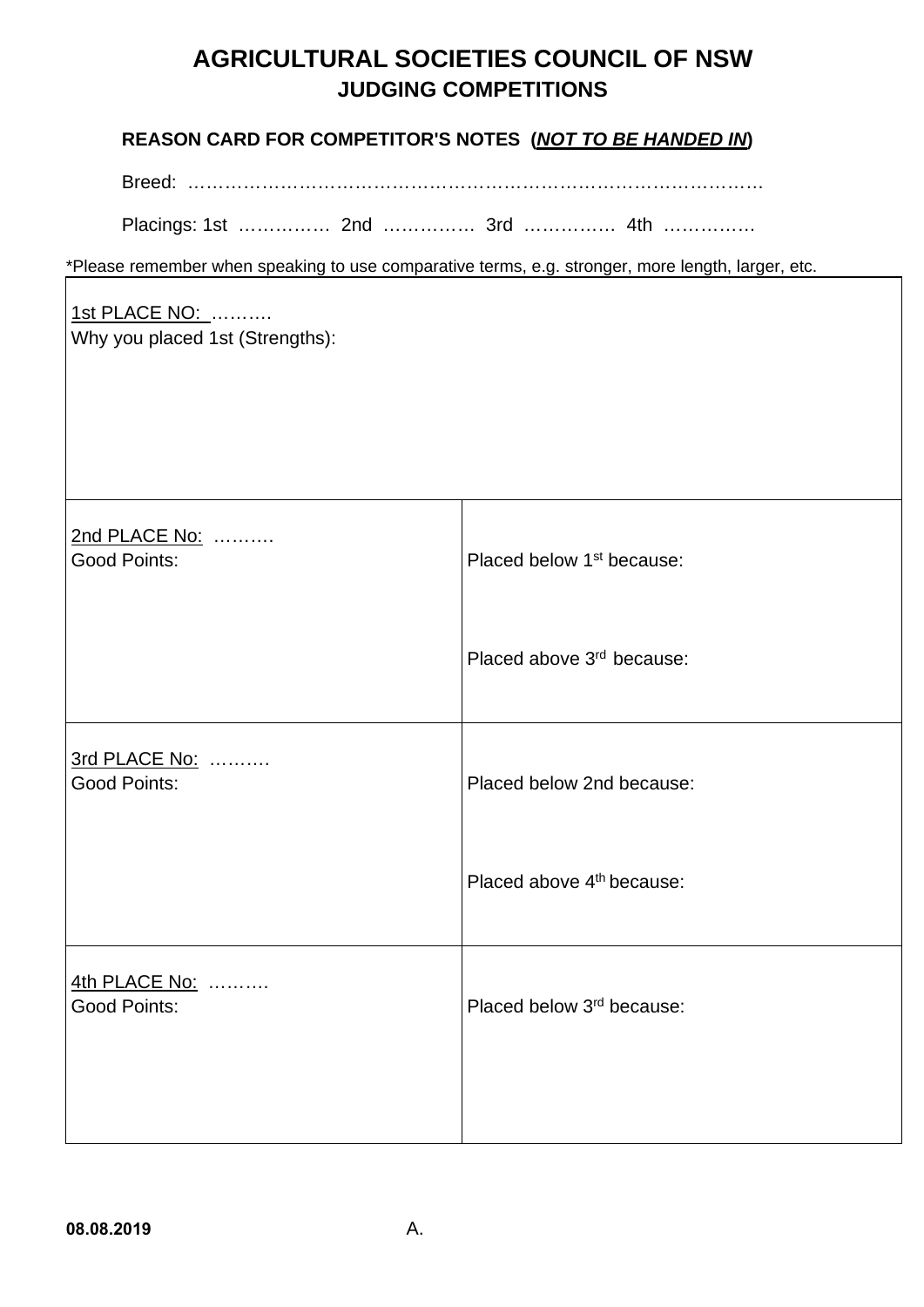## **MASTER CARD – COMPETITION JUDGE'S PLACINGS**



**AGRICULTURAL SOCIETIES COUNCIL OF NSW JUDGING COMPETITIONS**

#### **MASTER CARD – COMPETITION JUDGE'S PLACINGS**

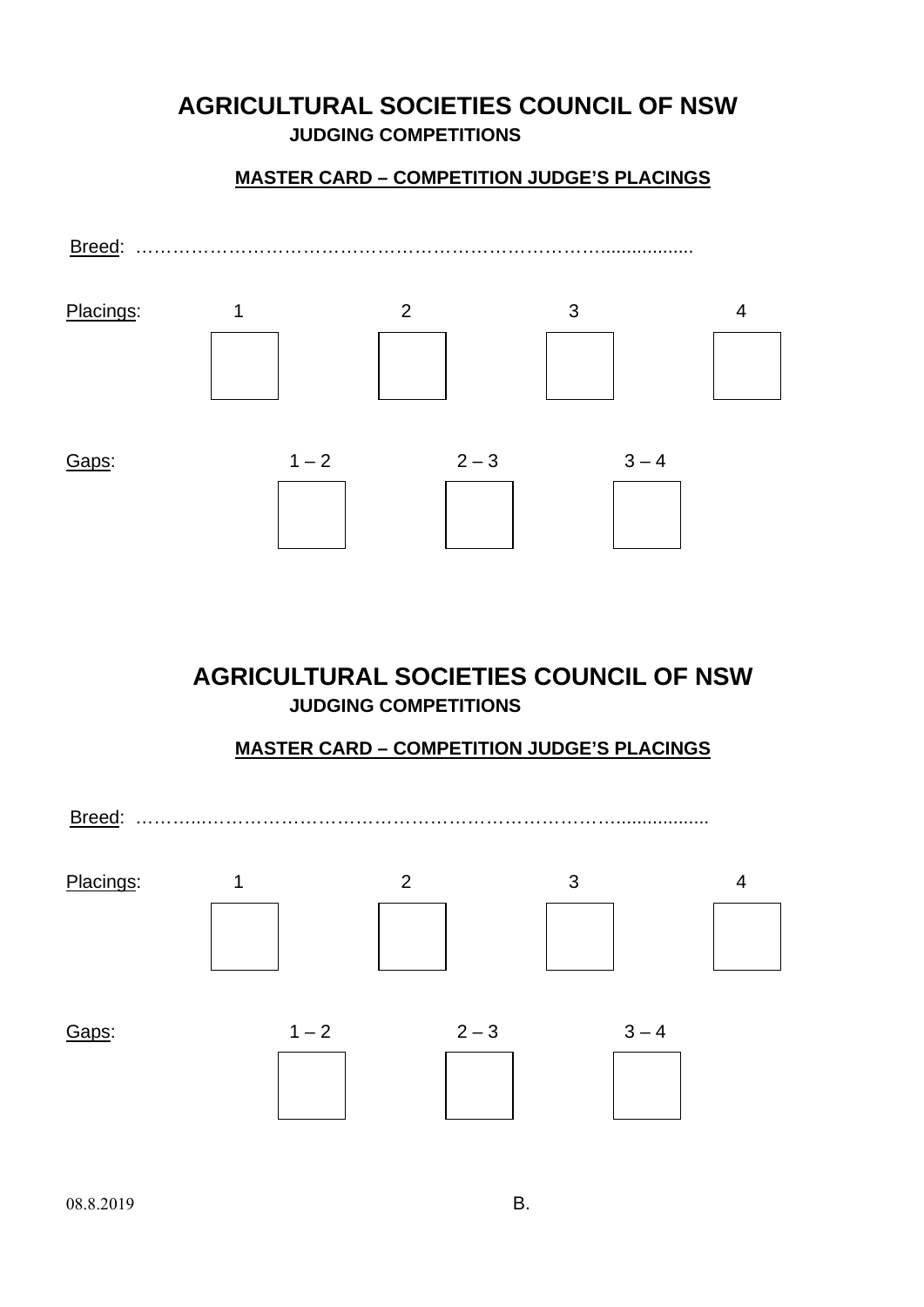## **AGRICULTURAL SOCIETIES COUNCIL OF NSW JUDGING COMPETITIONS MASTER SCORE SHEET**

Date ………………………………… Type of Competition…………………………………

Place …………………………………

.

| Non-oral Classes            |  |                    |                |                | Oral<br><b>Class</b> |                |              |             |  |               |  |
|-----------------------------|--|--------------------|----------------|----------------|----------------------|----------------|--------------|-------------|--|---------------|--|
| Competitor's<br>No.<br>Name |  | Placing (Non-Oral) |                |                | Handling             |                | SUB          | <b>RANK</b> |  |               |  |
|                             |  | $\overline{1}$     | $\overline{2}$ | $\overline{3}$ | $\overline{1}$       | $\overline{2}$ | <b>TOTAL</b> |             |  | TOTAL Placing |  |
|                             |  |                    |                |                |                      |                |              |             |  |               |  |
|                             |  |                    |                |                |                      |                |              |             |  |               |  |
|                             |  |                    |                |                |                      |                |              |             |  |               |  |
|                             |  |                    |                |                |                      |                |              |             |  |               |  |
|                             |  |                    |                |                |                      |                |              |             |  |               |  |
|                             |  |                    |                |                |                      |                |              |             |  |               |  |
|                             |  |                    |                |                |                      |                |              |             |  |               |  |
|                             |  |                    |                |                |                      |                |              |             |  |               |  |
|                             |  |                    |                |                |                      |                |              |             |  |               |  |
|                             |  |                    |                |                |                      |                |              |             |  |               |  |
|                             |  |                    |                |                |                      |                |              |             |  |               |  |
|                             |  |                    |                |                |                      |                |              |             |  |               |  |
|                             |  |                    |                |                |                      |                |              |             |  |               |  |
|                             |  |                    |                |                |                      |                |              |             |  |               |  |
|                             |  |                    |                |                |                      |                |              |             |  |               |  |
|                             |  |                    |                |                |                      |                |              |             |  |               |  |

PLEASE NOTE This card has columns to enable its use for all A.S.C. judging competitions. When a column is not used for a particular competition it should simply be left blank.

BEEF, DAIRY, GRAIN,FRUIT & VEG-3x Non-Oral classes, each out of 50(Use Placing columns 1,2&3)+ ORAL out of 50-Total 200.

MERINO SHEEP & MERINO FLEECE-2x Non-Oral classes, each out of 50, 1x Handling out of 50(Use Placing columns 1&2 and Handling column 1)+ ORAL out of 50-Total 200. MEAT BREEDS SHEEP–2x Non-Oral classes, each out of 50,2x Handling, each out of 25 (Use Placing columns 1&2 and Handling columns 1&2)+ ORAL out of 50-Total 200.  $08.8.2019$  C.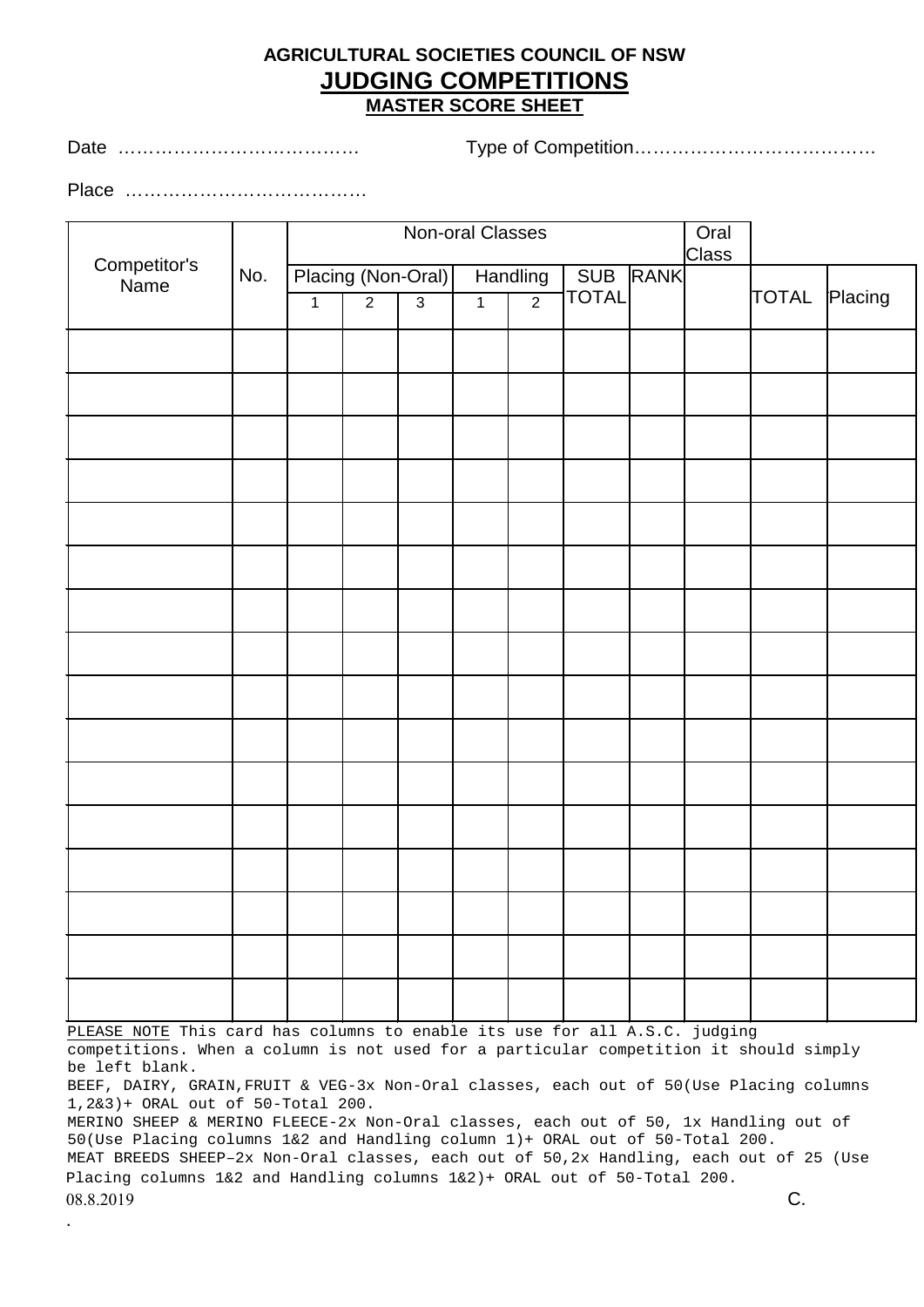# **NON-ORAL CLASS** Competitor's No: ………………………… Breed: ………………...………………….. Placings**:**  1st 2nd 3rd 4th

## **AGRICULTURAL SOCIETIES COUNCIL OF NSW**

## **JUDGING COMPETITIONS**

| <b>NON-ORAL CLASS</b> |     |     |           |     |  |  |  |
|-----------------------|-----|-----|-----------|-----|--|--|--|
|                       |     |     |           |     |  |  |  |
| Breed:                |     |     |           |     |  |  |  |
|                       |     |     | Placings: |     |  |  |  |
|                       | 1st | 2nd | 3rd       | 4th |  |  |  |

# **AGRICULTURAL SOCIETIES COUNCIL OF NSW**

## **JUDGING COMPETITIONS**

## **NON-ORAL CLASS**



**08.8.2019** D.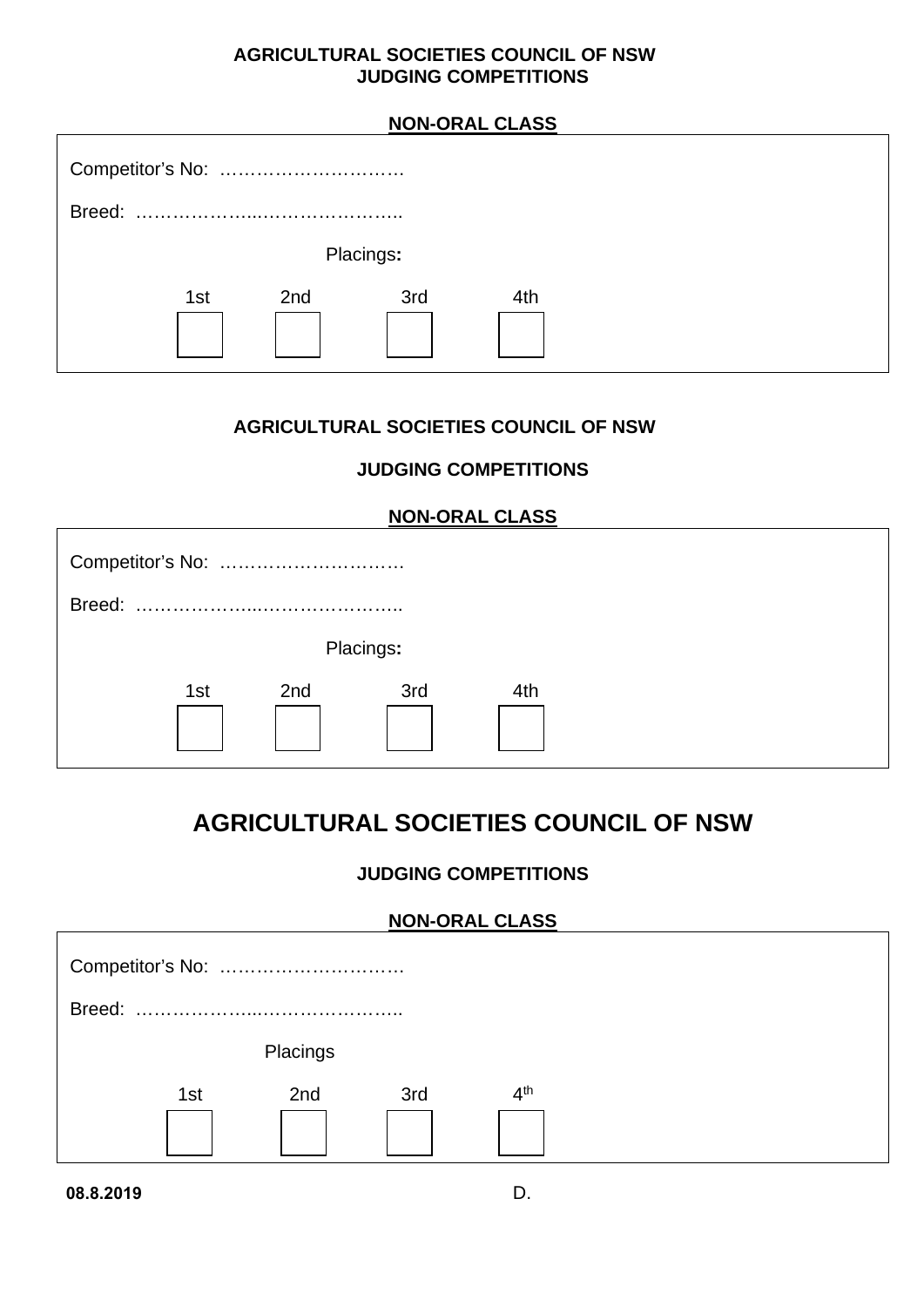#### **ORAL CLASS**

#### **Competitor's No***………………*

Breed/Class……………………………………..

|              |                            | <b>POSSIBLE SCORE</b>             | <b>SCORE</b> |
|--------------|----------------------------|-----------------------------------|--------------|
| <b>ORAL:</b> |                            |                                   |              |
| (a)          | Accuracy of observation    | 15                                |              |
| (b)          | Ability to compare exhibit | 15                                |              |
| (c)          | Speaking ability           | 10                                |              |
| (d)          | Presentation and dress     | 10                                |              |
|              |                            | Sub Total (50)                    |              |
|              |                            | Less time penalties               |              |
|              |                            | <b>TOTAL ORAL</b><br><b>SCORE</b> |              |

## **AGRICULTURAL SOCIETIES COUNCIL OF NSW JUDGING COMPETITIONS ORAL CLASS**

#### **Competitor's No**………………

Breed/Class……………………………………..

|              |                            | <b>POSSIBLE SCORE</b>             | <b>SCORE</b> |
|--------------|----------------------------|-----------------------------------|--------------|
| <b>ORAL:</b> |                            |                                   |              |
| (a)          | Accuracy of observation    | 15                                |              |
| (b)          | Ability to compare exhibit | 15                                |              |
| (c)          | Speaking ability           | 10                                |              |
| (d)          | Presentation and dress     | 10                                |              |
|              |                            | Sub Total (50)                    |              |
|              |                            | <b>Less time penalties</b>        |              |
|              |                            | <b>TOTAL ORAL</b><br><b>SCORE</b> |              |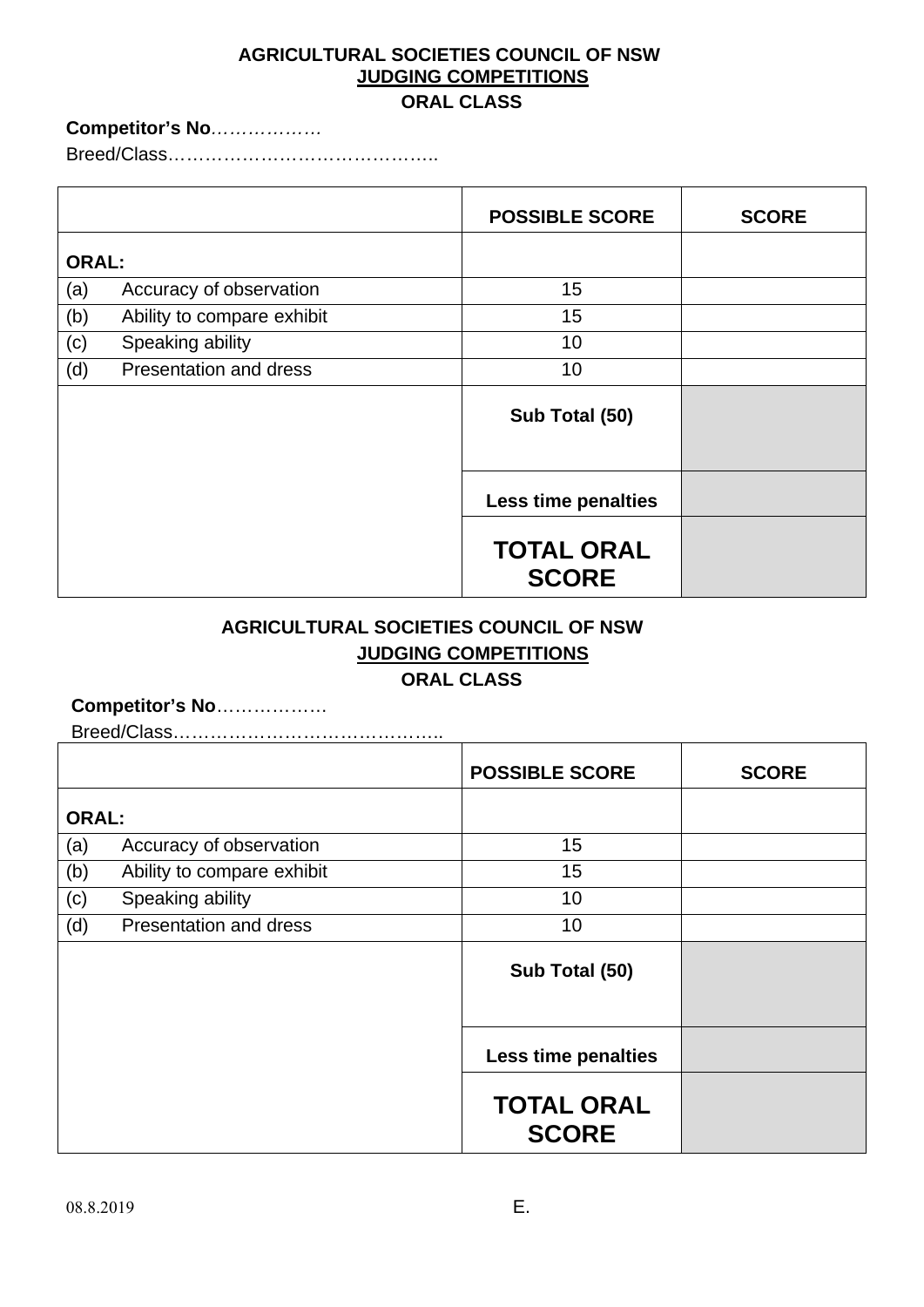## **AGRICULTURAL SOCIETIES COUNCIL OF NSW USING THE HORMEL SLIDE**

Based on material prepared by the late Geoff Mayo. Note: **The Hormel Slide is a 1975 American invention copyright for which is held by George A. Hormel & Co.**

\*Four exhibits (animals, fleeces, produce etc.) are to be used at all times. It is usual to have contestants place two or three classes of four.

\*Always use the numbers 1, 2, 3, 4 not A, B, C, D. By using these numbers, they can be put into the twenty four possible placings.

\*Contestants can obtain a maximum of 50 points per class and are scored down according to variations in their placings compared to the Competition Judge's placings.

\*The Competition Judge will probably have inspected the exhibits and have a good idea how he/she will place them before they enter the judging ring, but it is suggested that the Competition Judge has another look at them as they are being paraded, so that he/she views them under the same conditions as the contestant sees them. He/she will then proceed to place the exhibits and enter the placings, 1<sup>st</sup>, 2<sup>nd</sup>, 3<sup>rd</sup> and 4<sup>th,</sup> on the card. Then he/she will put what we call a "cut", a "split" or a "gap" between the 1st and 2nd placing, 2nd and 3rd placing and 3rd and 4th placing.

\*The total of the cuts added together must not be under 3 and not more than 15. If they total 15, the middle number cannot be larger than 5. If they total 14, the middle number cannot be larger than 8. If the Competition Judge decides that the first two animals are very close, he/she will put a gap of 1 or 2 between them but if he/she feels that there is a lot of difference, he/she will put a much larger cut (6 or 7). The same applies between 2nd and 3rd placing and between 3rd and 4th placing.

\*From the contestant's point of view it simply means that if he/she has two animals that he/she has placed opposite to the Competition Judge and there is a small gap between them, very few points will be lost, but if the gap is greater the contestant will lose more points.

**For example:** Placings: 3 1 2<br>
Gap between exhibits: 4 1 5 Gap between exhibits: 4 1 5 Total of gaps adds up to: 10

#### **NOW TO SET THE SLIDE (for these placings and with these gaps)**

1. TAKE ALL CARDS FROM SLIDE AND FIND THE WHITE CARD THAT HAS THE NUMBER 10 (THE TOTAL OF THE GAPS) AT THE TOP AND PLACE THIS CARD ON TOP OF THE REMAINING CARDS.

2. NOW ON THE CLEAR PLASTIC CARD WITH THE RED NUMBERS, FIND THE NUMBERS 3 1 2 4 ON THE TOP ROW.

3. PLACE THIS CARD ON TOP OF THE WHITE CARD BEING USED AND PUT ALL OTHER PLASTIC CARDS AT THE BACK.

4. GENTLY PUT ALL CARDS BACK INTO SLIDE – THIS KEEPS THEM TIGHT.

5. NOW PUSH PLASTIC CARD ALONG UNTIL THE NUMBERS 3 1 2 4 APPEAR AT THE TOP ON THE LEFT SIDE OF THE VIEWING SPACE IN THE CENTRE OF SLIDE.

6. MOVE WHITE CARD ALONG UNTIL THE NUMBERS 4 1 5 APPEAR AT THE BOTTOM OF THE VIEWING AREA.

7. AFTER MAKING SURE THAT THE PLACINGS AND GAPS ARE LINED UP CORRECTLY, IT IS SUGGESTED THAT A CLIP BE PUT ON THE SLIDE TO ENSURE THAT CARDS DO NOT MOVE.

8. HAVE THE COMPETITION JUDGE OR SOMEONE ELSE CHECK TO MAKE SURE IT IS CORRECT.

9. CORRECT SCORES NOW APPEAR DIRECTLY OPPOSITE ALL 24 POSSIBLE PLACINGS. \*\*\*\*\* 08.8.2019 **F.**